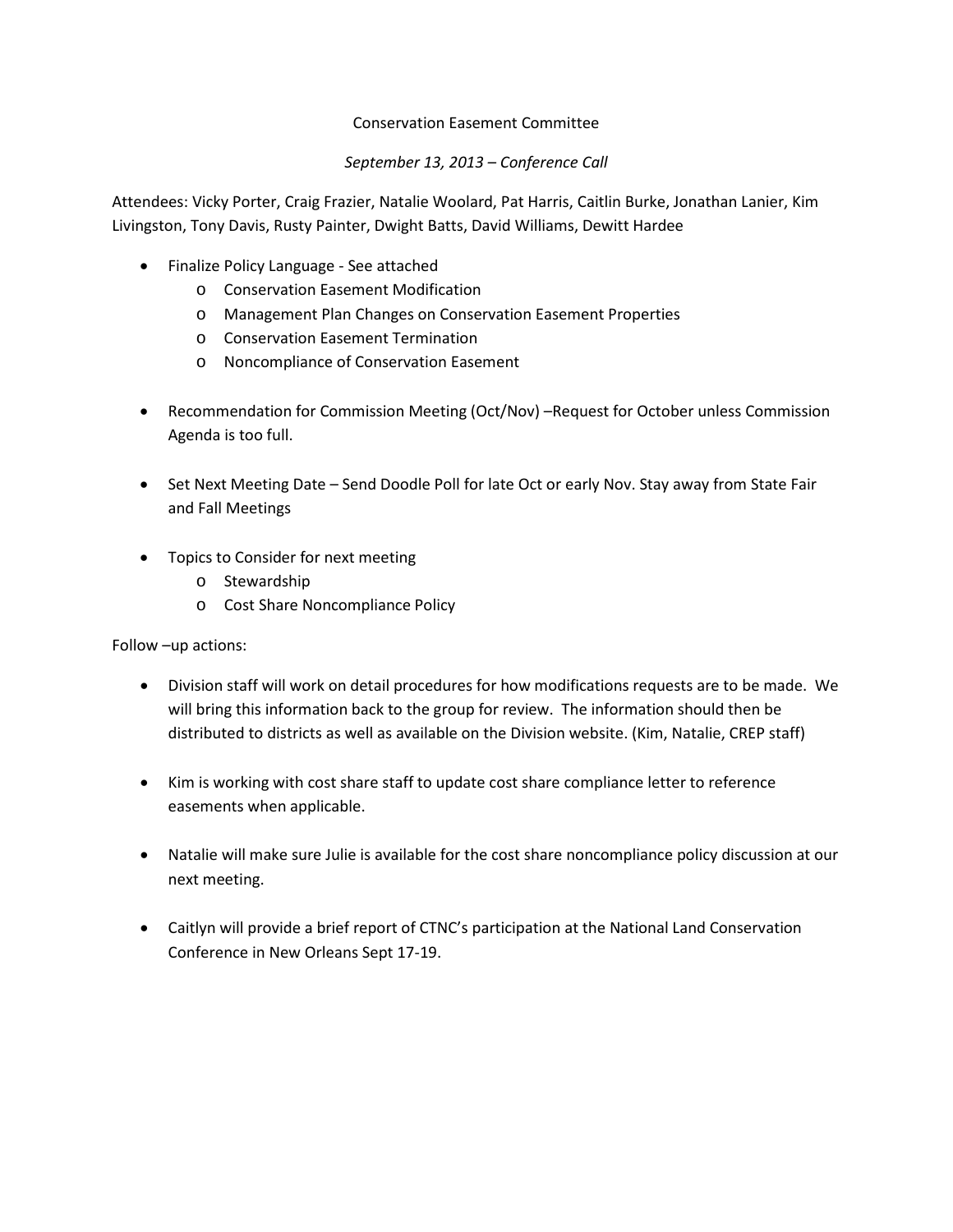## **Conservation Easement Policies**

All conservation easement and management plan modifications should start with local soil and water conservation district involvement.

#### **Policy for Conservation Easement Modification**

The purpose of this policy is to provide a consistent response to conservation easement modification requests. A modification is defined as changes to the terms of a fully executed conservation easement. No modification will be considered that reduces the conservation values of the land, adds an allowable use that was not included in the original easement language or jeopardizes the easement obligations of the Division, landowners, other partners, or to the public. The modification must comply with federal, state and local laws. All modification requests must be approved by the Commission unless otherwise specified and must be in accordance with Chapter 146 of the NC General Statutes.

- Modifications of the conservation easement document will only be considered if the conservation value of the property will be strengthened or maintained as determined by the Division of Soil & Water Conservation.
- Grantor (landowner) may be responsible for associated costs including costs incurred by the Division of Soil & Water Conservation.
- Technical corrections are allowed with Division approval.
- Any modification to a conservation easement must reference the original conservation easement and be recorded with the Register of Deeds.
- Extending the duration of the easement is allowed with Division approval and through appropriate legal mechanisms.

## **Policy for Management Plan Changes on Conservation Easement Properties**

Over time, management needs and goals of a conserved property may change. Management plans (if addressed in the conservation easement) must be flexible enough to address necessary changes. Management plan changes are allowed with Division approval and are not intended to require modification of the conservation easement language. Specifically, the following conditions apply:

- Forestry Management Plan revisions can be made with recommendation by NC Forest Service or registered forester. Changes may include, but are not limited to, thinning schedule, species to replant, disease or natural disaster concerns. Modifications should be documented through a revised forestry management plan, which must be submitted to the Division for approval prior to being implemented.
- Conservation Plan Revisions can be made with recommendation by the local Soil and Water Conservation District or NRCS. Revisions may include changes in vegetation or tree species, provided they still meet required program policies. Modifications should be documented through a revised conservation plan, which must be submitted to the Division for approval prior to being implemented.